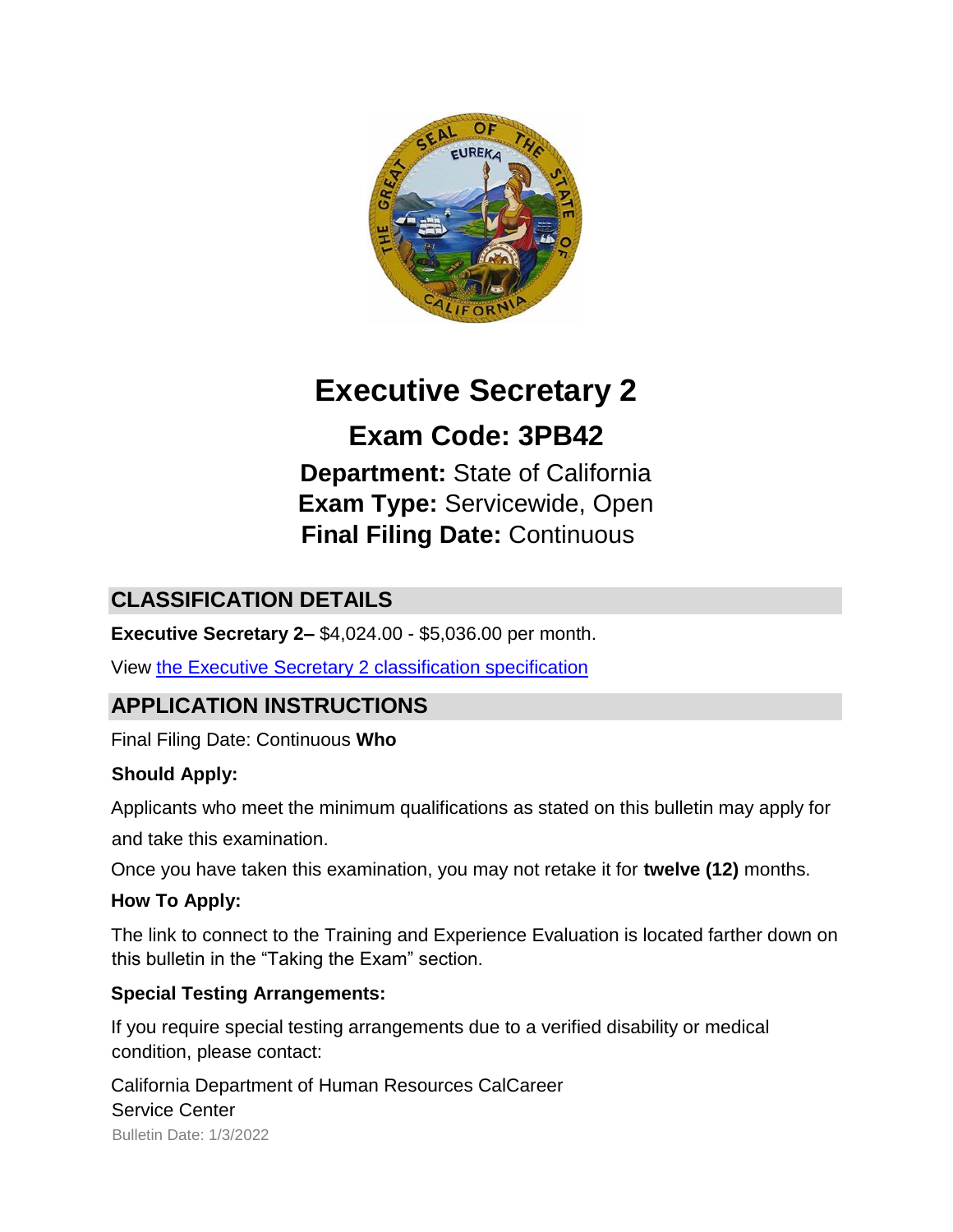1810 16th Street Sacramento, CA 95814

Phone: (866) 844-8671 Email: CalCareer@CalHR.CA.GOV

California Relay Service: 7-1-1 (TTY and voice)

TTY is a Telecommunications Device for the Deaf, and is reachable only from phones equipped with a TTY Device

## **MINIMUM QUALIFICATIONS**

All applicants must meet the education and/or experience requirements as stated on this exam bulletin to be accepted into the examination. Part-time or full-time jobs, regardless of whether paid or volunteer positions, and inside or outside California state service will count toward experience.

#### **Executive Secretary 2**

#### **Either 1**

One year of experience in the California state service in a secretarial position performing the duties of an Executive Secretary 1.

#### **Or 2**

Two years of experience in the California state service performing secretarial duties at a level of responsibility not less than that of Secretary.

#### **Or 3**

Four years of experience in clerical work at least two years of which shall have been in a responsible secretarial position performing a variety of difficult secretarial work. (Experience in California state service applied toward the special two-year requirement must be in a class with a level of responsibility not less than that of Office Technician.) [Academic education above the twelfth grade may be substituted for one year of the required general experience on the basis of either (a) one year of general education being equivalent to three months of experience; or (b) one year of education of a business or commercial nature being equivalent to six months of experience. Students who are enrolled in the last semester or its equivalent of course work, which upon completion will fulfill these requirements, will be admitted to the examination, but they must submit evidence of completion before they can be considered for appointment.]

## **POSITION DESCRIPTION**

#### **Executive Secretary 2**

Bulletin Date: 1/3/2022 This is the most advanced level in this series. Under direction of the chief administrative officer of a State agency, with widest latitude for independent action, incumbents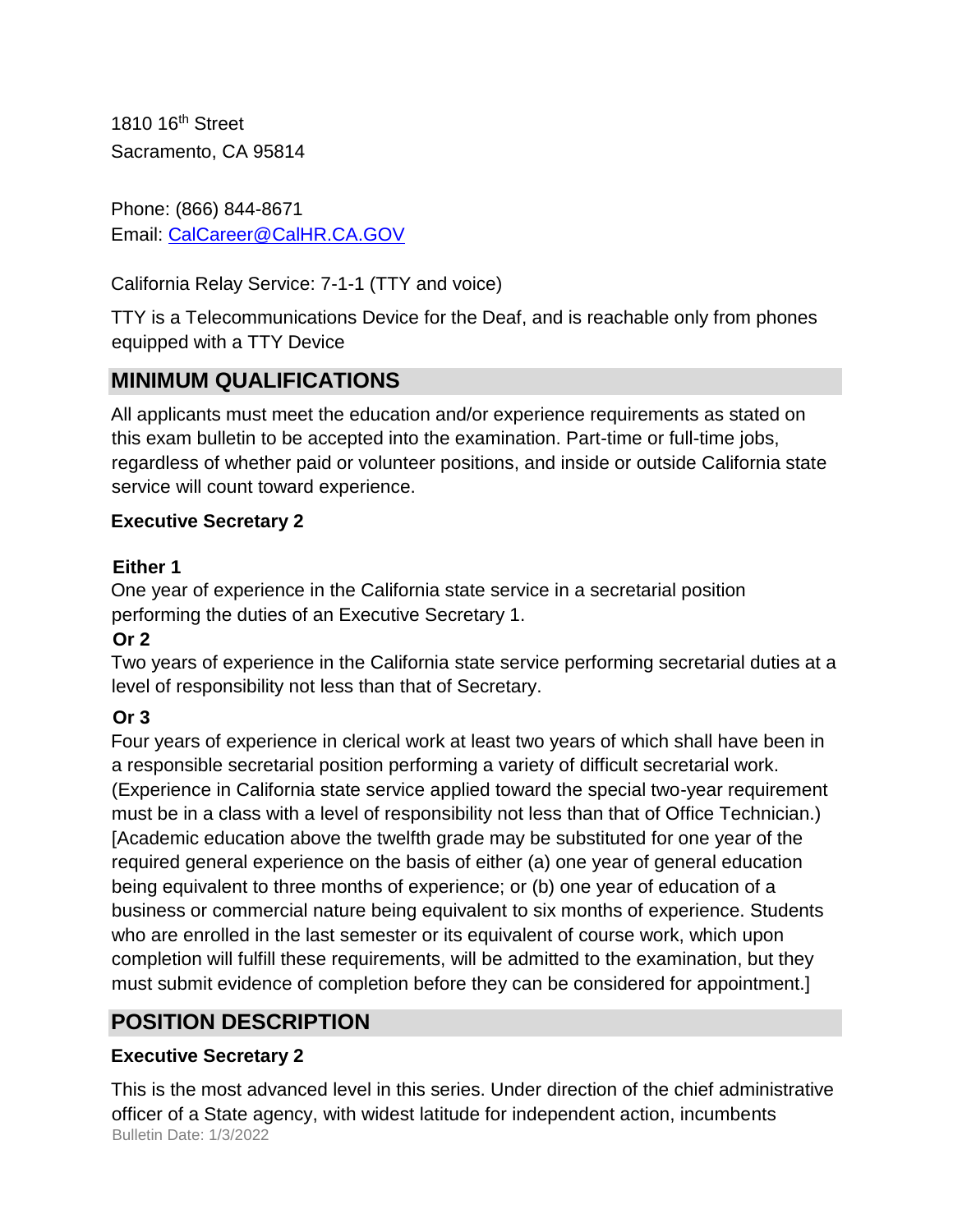perform especially difficult and responsible secretarial work, relieve the administrator of a wide variety of administrative and office details, and to do other related work.

## **EXAMINATION SCOPE**

This examination consists of the following components:

#### **Training and Experience Evaluation –** Weighted 100% of the final score.

The examination will consists solely of a **Training and Experience Evaluation.** To obtain a position on the eligible list, a minimum score of 70% must be received. Applicants will receive their score upon completion of the Training and Experience Evaluation process.

In addition to evaluating applicants' relative knowledge, skills, and ability, as demonstrated by quality and breadth of education and/or experience, emphasis in each exam component will be measuring competitively, relative job demands, each applicant's:

#### **Knowledge of:**

- 1. Modern office methods, supplies, equipment and procedures with particular reference to the work involved in the office of an administrative official
- 2. business English and correspondence.

#### **Ability to:**

- 1. Type at a speed of 45 words per minute
- 2. read and write English at a level required for successful job performance
- 3. direct the work of other support staff
- 4. perform difficult clerical work
- 5. keep difficult records
- 6. make briefs of reports and correspondence and compose letters or reports independently or from instructions, utilizing a wide knowledge of vocabulary, grammar, and spelling
- 7. perform minor administrative assignments independently
- 8. handle with courtesy and tact a wide variety of public contacts both on the telephone and in person
- 9. communicate effectively
- 10.understand and carry out directions following a minimum of explanation
- 11.analyze situations accurately and take effective action

## **ELIGIBLE LIST INFORMATION**

A servicewide, open eligible list for the **Executive Secretary 2** classification will be established for the State of California (all State of California departments, statewide).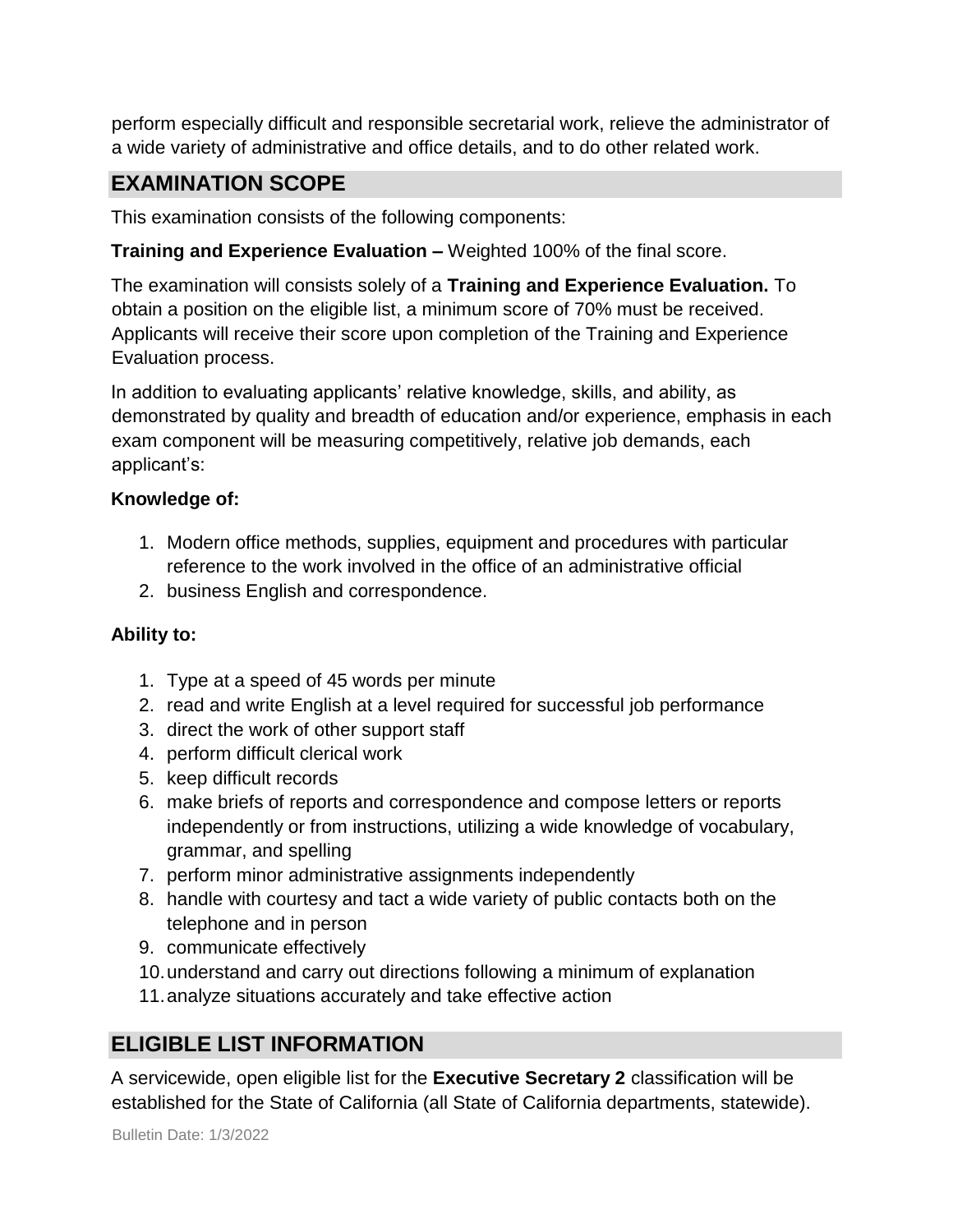The names of successful competitors will be merged onto the eligible list in order of final score regardless of exam date. Eligibility **twelve (12) months** after it is established. Applicants must then retake the examination to reestablish eligibility. Veterans' Preference will be granted for this examination. In accordance with Government Codes 18973.1 and 18973.5, whenever any veteran, or widow or widower of a veteran achieves a passing score on an open examination, he or she shall be ranked in the top rank of the resulting eligible list.

Veterans status is verified by the California Department of Human Resources (CalHR). Information on this program and the [Veterans' Preference Application](https://www.jobs.ca.gov/CalHRPublic/Landing/Jobs/VeteransInformation.aspx) [\(](https://www.jobs.ca.gov/CalHRPublic/Landing/Jobs/VeteransInformation.aspx)Std.Form 1093) is available online. Additional information on veteran benefits is available at the Department of Veterans Affairs.

Career Credits **will not** be added to the final score for this exam, because it does **not**  meet the requirements to qualify for Career Credits.

#### **EXAMINATION INFORMATION**

#### **[Preview of the Executive Secretary 2 Training and Experience Evaluation](https://jobs.ca.gov/JOBSGEN/3PB42C.PDF)**

#### **PREPARING FOR THE EXAMINATION**

Here is a list of suggested resources to have available prior to taking the exam.

**Employment History:** Employment dates, job titles, organization names and addresses, names of supervisors or persons who can verify your job responsibilities, and phone numbers of persons listed above.

**Education:** School names and addresses, degrees earned, dates attended, courses taken (verifiable on a transcript), persons or office who can verify education, and phone numbers of persons or offices listed above.

**Training:** Class titles, certifications received, names of persons who can verify your training, and phone numbers of persons listed above.

## **TAKING THE EXAMINATION**

**Take [the Executive Secretary 2 examination](https://exams.spb.ca.gov/exams/es2/index.cfm)**

#### **TESTING DEPARTMENTS**

State of California (all State of California departments)

#### **CONTACT INFORMATION**

California Department of Human Resources CalCareer Service Center 1810 16<sup>th</sup> Street Sacramento, CA 95814

Bulletin Date: 1/3/2022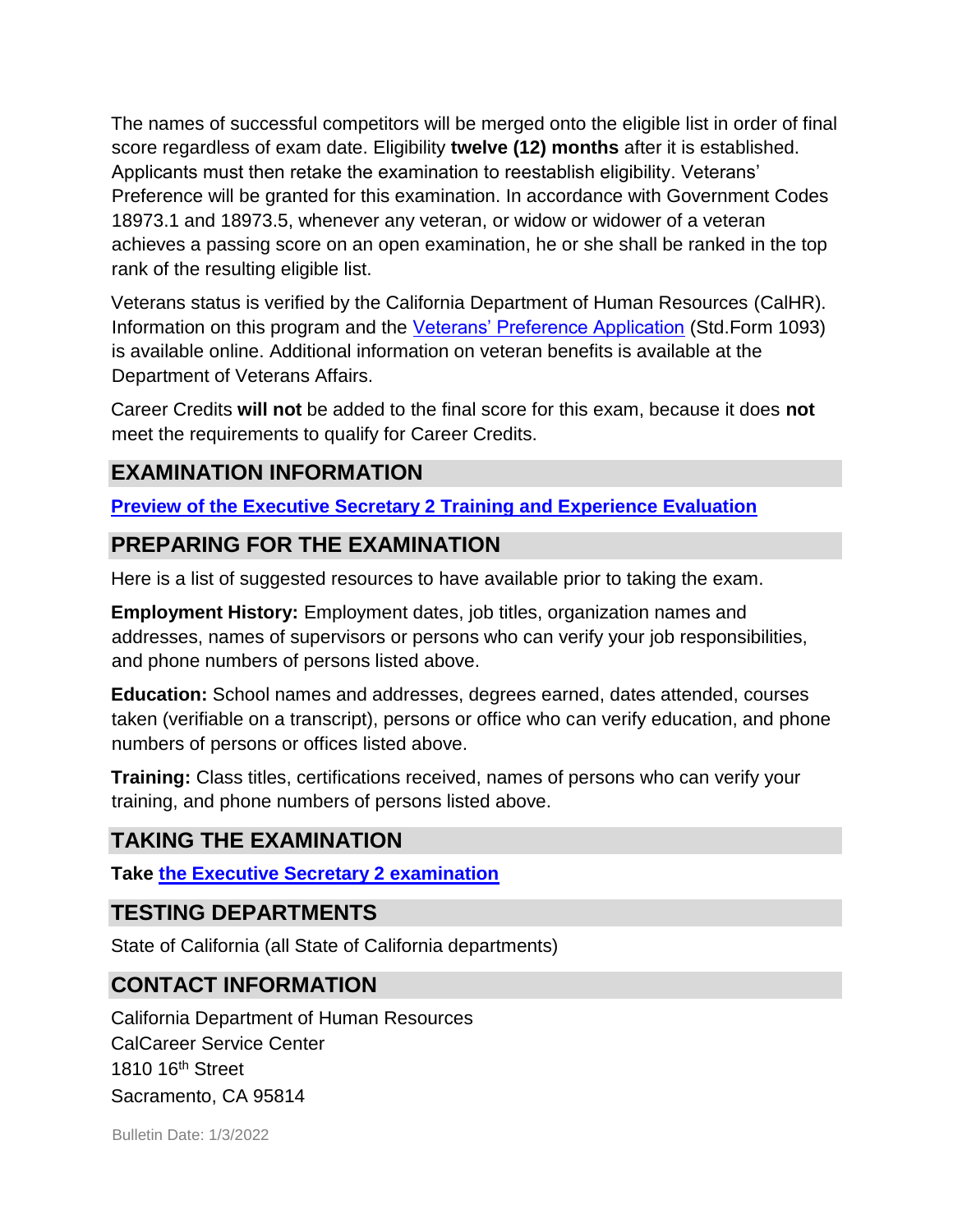Phone: (866) 844-8671 Email: CalCareer@CalHR.CA.GOV

California Relay Service: 7-1-1 (TTY and voice)

TTY is a Telecommunications Device for the Deaf, and is reachable only from phones equipped with a TTY Device.

## **EQUAL OPPORTUNITY EMPLOYER**

The State of California is an equal opportunity employer to all, regardless of age, ancestry, color, disability (mental and physical), exercising the right of family care and medical leave, gender, gender expression, gender identity, genetic information, marital status, medical condition, military or veteran status, national origin, political affiliation, race, religious creed, sex (includes pregnancy, childbirth, breastfeeding, and related medical conditions), and sexual orientation.

## **DRUG-FREE STATEMENT**

It is an objective of the State of California to achieve a drug-free State work place. Any applicant for State employment will be expected to behave in accordance with this objective, because the use of illegal drugs is inconsistent with the law of the State, the rules governing civil service, and the special trust placed in public servants.

#### **GENERAL INFORMATION**

Examination and/or Employment Application (STD 678) forms are available at the California Department of Human Resources, local offices of the Employment Development Department, and through your **[CalCareer Account.](http://www.jobs.ca.gov/)**

If you meet the requirements stated on this examination bulletin, you may take this examination, which is competitive. Possession of the entrance requirements does not assure a place on the eligible list. Your performance in the examination described in this bulletin will be rated against a predetermined job-related rating, and all applicants who pass will be ranked according to their score.

The California Department of Human Resources (CalHR) reserves the right to revise the examination plan to better meet the needs of the service, if the circumstances under which this examination was planned change. Such revision will be in accordance with civil service laws and rules and all applicants will be notified.

General Qualifications: Applicants must possess essential personal qualifications including integrity, initiative, dependability, good judgement, the ability to work cooperatively with others, and a state of health consistent with the ability to perform the assigned duties of the class. A medical examination may be required. In open examinations, investigation may be made of employment records and personal history and fingerprinting may be required.

Bulletin Date: 1/3/2022